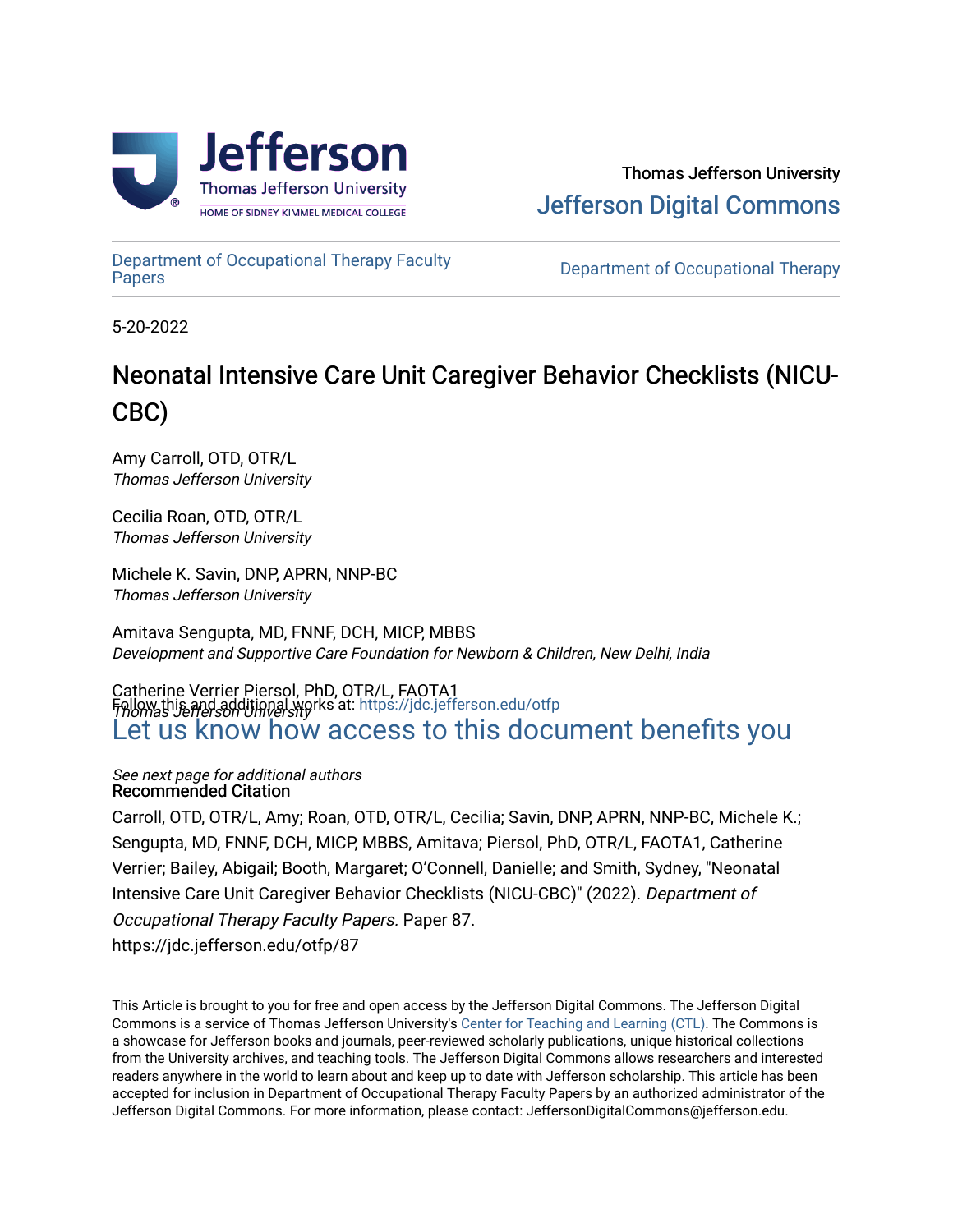#### Authors

Amy Carroll, OTD, OTR/L; Cecilia Roan, OTD, OTR/L; Michele K. Savin, DNP, APRN, NNP-BC; Amitava Sengupta, MD, FNNF, DCH, MICP, MBBS; Catherine Verrier Piersol, PhD, OTR/L, FAOTA1; Abigail Bailey; Margaret Booth; Danielle O'Connell; and Sydney Smith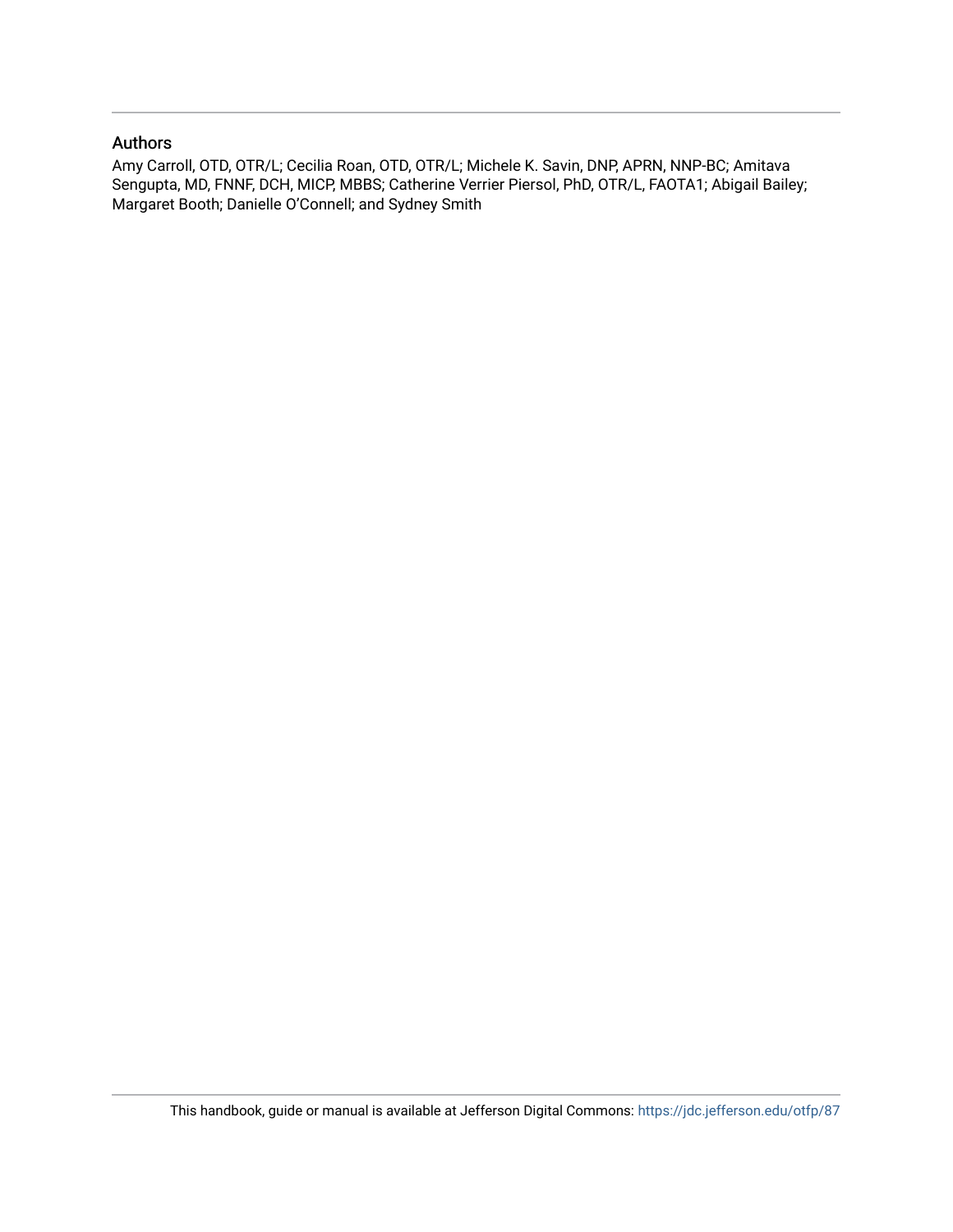## **NEONATAL INTENSIVE CARE UNIT CAREGIVER BEHAVIOR CHECKLIST (NICU-CBC)**

#### **Measuring Fidelity of Developmental Supportive Care Practices**

Amy Carroll, OTD, OTR/L<sup>1</sup> Cecilia Roan, OTD, OTR/L<sup>2</sup> Michele K Savin, DNP, APRN, NNP-BC<sup>3</sup> Amitava Sengupta, MD, FNNF, DCH, MICP, MBBS<sup>4</sup> Catherine Verrier Piersol, PhD, OTR/L, FAOTA<sup>1</sup>

> Doctoral Student Contributors<sup>1</sup>: Abigail Bailey Margaret Booth Danielle O'Connell Sydney Smith

<sup>1</sup> Department of Occupational Therapy, Thomas Jefferson University, Philadelphia, PA, USA

<sup>2</sup> Department of Physical Medicine and Rehabilitation, Thomas Jefferson University Hospital, Philadelphia, PA, USA

<sup>3</sup> Jefferson College of Nursing, Thomas Jefferson University, Philadelphia, PA, USA

<sup>4</sup> Development and Supportive Care Foundation for Newborn & Children, New Delhi, India



https://creativecommons.org/licenses/by-nc-nd/4.0/

THOMAS JEFFERSON UNIVERSITY, 2022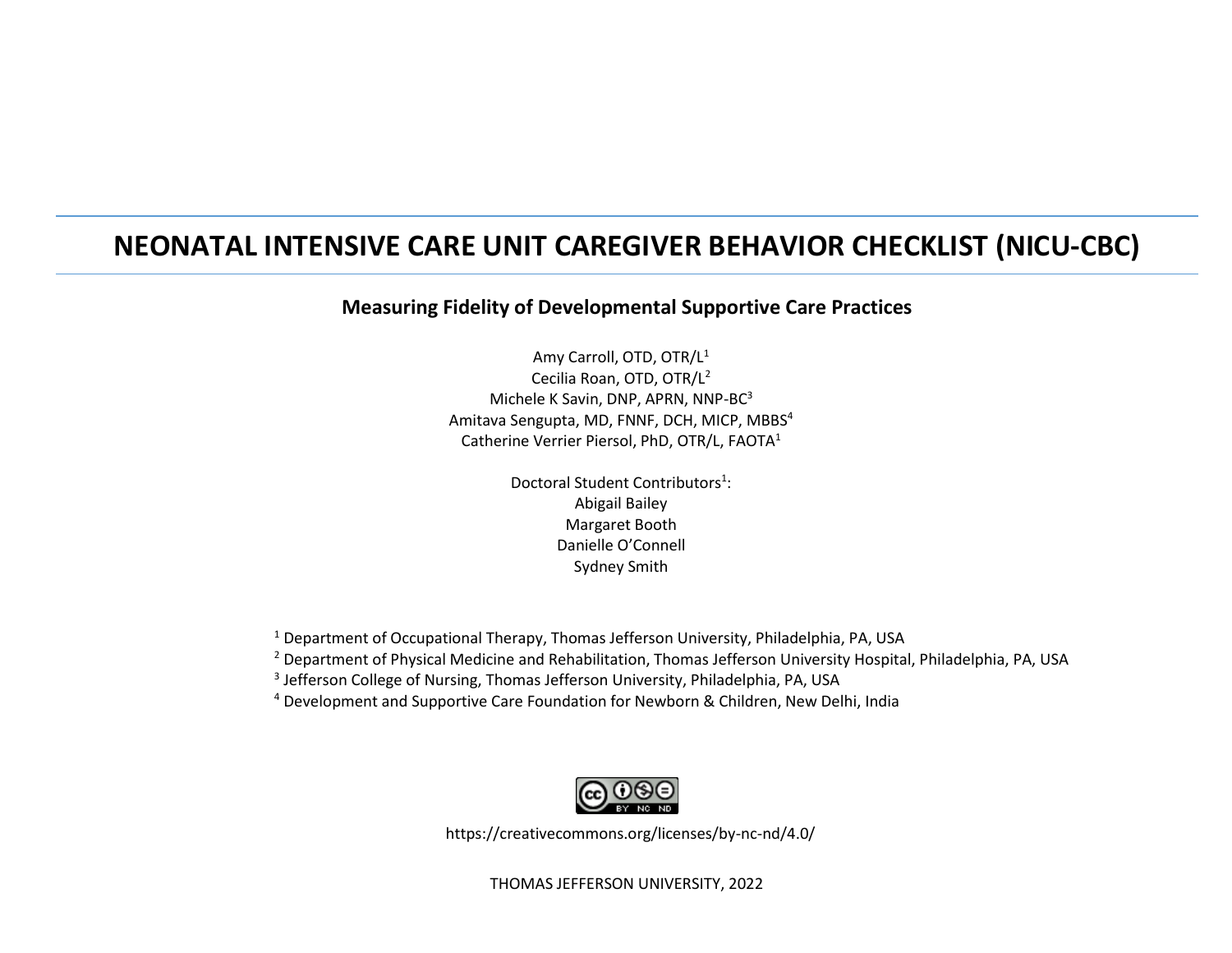**Description:** The *Neonatal Intensive Care Unit Caregiver Behavior Checklist* (NICU-CBC) is designed to record the application of developmentally supportive care (DSC) practices by NICU personnel during routine care interaction as a measure of fidelity and quality improvement. The NICU-CBC includes individual sets of Checklists representing five core measures of DSC: (1) protective sleep; (2) activities of daily living; (3) pain and stress; (4) healing environment; and (5) familycentered care. The *Activities of Daily Living* and *Healing Environment* core measures include multiple subsets of checklists. Checklists are listed in Table 1.

#### Table 1: Neonatal Intensive Care Unit Caregiver Behavior Checklists (NICU-CBC)

| <b>CHECKLIST</b>                                      | <b>PAGE</b> | Checklist Utilization: Through observation of the caregiver during routine care procedures, the evaluator records                                                                                                                                                                                                                                                                                                                                                                                                                        |
|-------------------------------------------------------|-------------|------------------------------------------------------------------------------------------------------------------------------------------------------------------------------------------------------------------------------------------------------------------------------------------------------------------------------------------------------------------------------------------------------------------------------------------------------------------------------------------------------------------------------------------|
| 1. Protected Sleep<br>Activities of Daily Living $^1$ | 2           | the presence of the indicator (Yes, No, or Not Applicable).<br>The NICU-CBC is a collection of checklists that allow for a systematic observation of DSC caregiving behaviors<br>observed during routine NICU care. The individual presentation of checklists by core measure allows teams to<br>focus on observations of behaviors associated with the individual core measure; however, they are not intended<br>to be used in strict isolation. For example, the Pain and Stress Checklist includes items applicable in all DSC care, |
| A. Positioning/Body Support                           | 3           | thus should be included for each observation.                                                                                                                                                                                                                                                                                                                                                                                                                                                                                            |
| B. Handling                                           | 4           | Recommended Evaluator: Those completing the NICU-CBC should have advanced knowledge in DSC practices.                                                                                                                                                                                                                                                                                                                                                                                                                                    |
| Skin Integrity<br>C.                                  | 6           | Evaluators are frequently identified as champions of DSC in their setting. It is recommended that NICUs seeking to<br>improve the quality of DSC practices create an Interprofessional DSC team. Individual team members would                                                                                                                                                                                                                                                                                                           |
| 3. Pain and Stress                                    | 8           | operate as champions for certain core measures according to their knowledge and expertise.                                                                                                                                                                                                                                                                                                                                                                                                                                               |
| 4. Healing Environment <sup>2</sup>                   |             | Target: The NICU-CBC is intended to assess NICU professional staff (e.g., nurses, therapists, and physicians). The                                                                                                                                                                                                                                                                                                                                                                                                                       |
| A. Sound                                              | 10          | checklist may also be used for self-evaluation or parent education.                                                                                                                                                                                                                                                                                                                                                                                                                                                                      |
| B. Lighting                                           | 11          | Assumptions: Care is provided based on assessment of the infant's status (medical, neurobehavioral,<br>developmental) and situational awareness of the competing constraints in the setting (e.g.,                                                                                                                                                                                                                                                                                                                                       |
| Olfactory<br>C.                                       | 12          | staffing/workload/resources). Caregivers provide care in constant recognition and response to the infant's                                                                                                                                                                                                                                                                                                                                                                                                                               |
| D. Thermal                                            | 12          | individual behavior cues and needs. All NICU care providers are empowered to advocate for DSC by providing<br>oversight of hospital personnel who arrive on the NICU for their adherence to DSC core measure and with an                                                                                                                                                                                                                                                                                                                 |
| Family - Centered Care <sup>3</sup>                   | 13          | agenda for continuous quality improvement as an individual, a team, and a system.                                                                                                                                                                                                                                                                                                                                                                                                                                                        |

<sup>&</sup>lt;sup>1</sup> Except "feeding"

 $2$  Aspects associated with caregiver (individual) behaviors; not at the systems level

<sup>&</sup>lt;sup>3</sup> Limited indicators in the area of family-centered care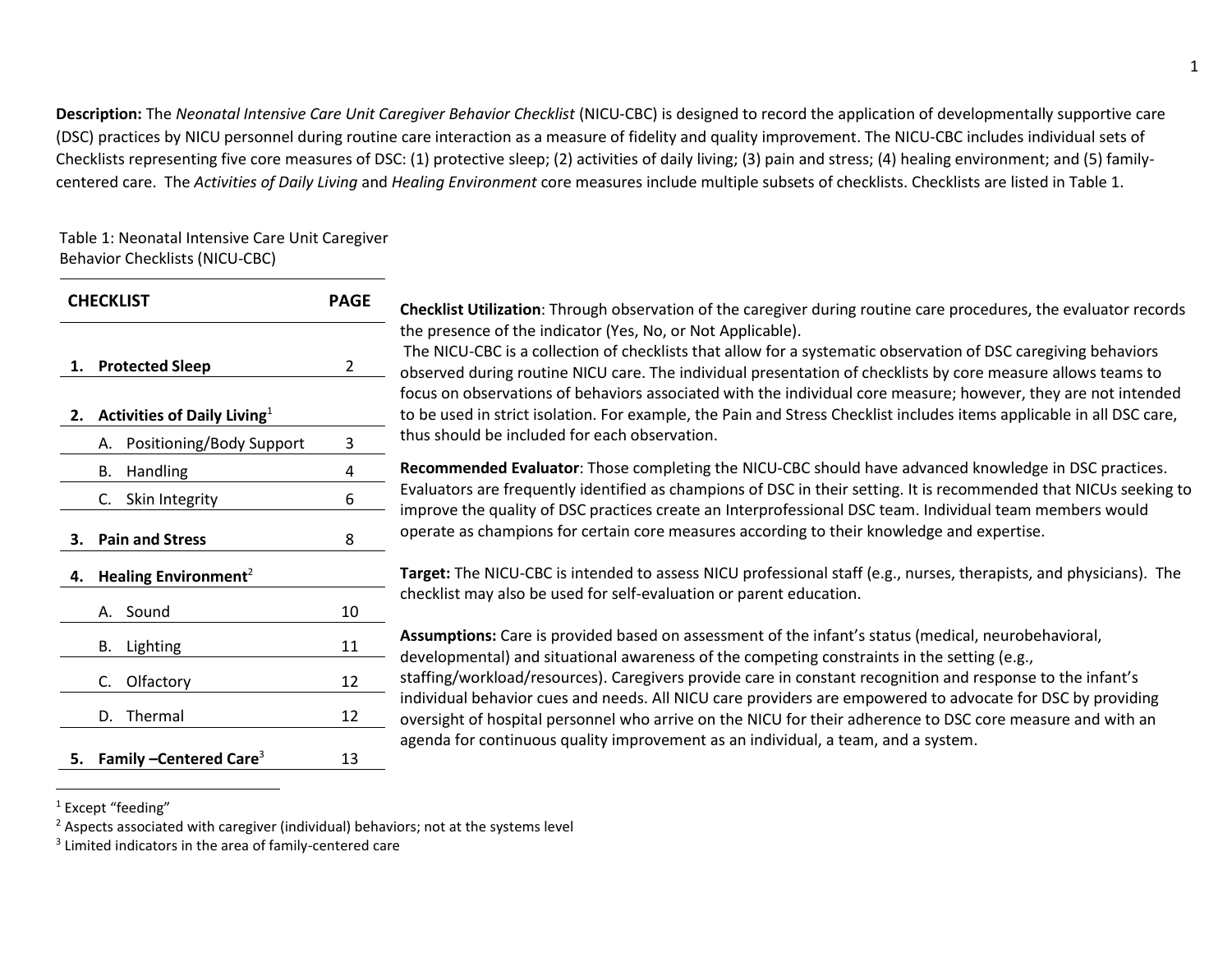#### **1. Protected Sleep Checklist**

**Instructions:** Observe the caregiver's behavior for indicators listed below:

- Mark (Yes) for indicators demonstrated during the observation.
- Mark (No) for indicators that were not demonstrated during the observation, despite the opportunity
- Mark (NA) for indicators that were not applicable during the observation (e.g., not appropriate for the infant's medical or developmental status of the infant or if a parent/guardian is not available at that moment)
- Add comments at the bottom of each core measure checklist.

|    | <b>Indicators for Protected Sleep</b>                                                                                                              |            | <b>Observation</b><br>Date:<br>Observer: |           |            | <b>Observation</b><br>Date: the controller of the controller of the controller of the controller of the controller of the controller<br>Observer: |           |        | <b>Observation</b><br>Date: the control of the control of the control of the control of the control of the control of the control of the control of the control of the control of the control of the control of the control of the control of the co<br>Observer: |           |            | <b>Observation</b><br>Date:<br>Observer: |           |        | <b>Observation</b><br>Date:<br>Observer: |           |
|----|----------------------------------------------------------------------------------------------------------------------------------------------------|------------|------------------------------------------|-----------|------------|---------------------------------------------------------------------------------------------------------------------------------------------------|-----------|--------|-------------------------------------------------------------------------------------------------------------------------------------------------------------------------------------------------------------------------------------------------------------------|-----------|------------|------------------------------------------|-----------|--------|------------------------------------------|-----------|
|    |                                                                                                                                                    | <b>Yes</b> | <b>No</b>                                | <b>NA</b> | <b>Yes</b> | <b>No</b>                                                                                                                                         | <b>NA</b> | Yes    | <b>No</b>                                                                                                                                                                                                                                                         | <b>NA</b> | <b>Yes</b> | <b>No</b>                                | <b>NA</b> | Yes    | <b>No</b>                                | <b>NA</b> |
|    | Observes and respects sleep-wake states in caregiving decisions (i.e.,<br>timing, approach to care)                                                | $\Box$     | $\Box$                                   | □         | □          | Е                                                                                                                                                 | □         | $\Box$ | $\Box$                                                                                                                                                                                                                                                            | $\Box$    | □          | $\Box$                                   | $\Box$    | □      | □                                        | □         |
| 2. | Allows for infant sleep during uninterrupted and extended skin-to-skin<br>contact with parent/guardian (kangaroo mother care)                      | $\Box$     | П                                        | $\Box$    | $\Box$     | 匸                                                                                                                                                 | $\Box$    | $\Box$ | $\Box$                                                                                                                                                                                                                                                            | $\Box$    | □          | $\Box$                                   | $\Box$    | □      | □                                        | □         |
| 3. | Prioritizes protected sleep when planning for routine care and<br>procedures                                                                       | $\Box$     | L.                                       | □         | $\Box$     | $\Box$                                                                                                                                            | $\Box$    | $\Box$ | $\Box$                                                                                                                                                                                                                                                            | $\Box$    | □          |                                          | $\Box$    | □      | □                                        | □         |
| 4. | Clusters care as tolerated to maximize sleep                                                                                                       | $\Box$     | Г                                        | □         | $\Box$     | Г                                                                                                                                                 | $\Box$    | $\Box$ | $\Box$                                                                                                                                                                                                                                                            | $\Box$    | □          |                                          | $\Box$    | $\Box$ | □                                        | □         |
| 5. | Educates parent/guardian about importance of protected sleep in the<br><b>NICU</b>                                                                 | $\Box$     | Г                                        | □         | $\Box$     | 匸                                                                                                                                                 | $\Box$    | $\Box$ | $\Box$                                                                                                                                                                                                                                                            | $\Box$    | □          | □                                        | $\Box$    | □      | □                                        | □         |
| 6. | Uses published guidelines for safe sleep (e.g., AAP or other published<br>safe sleep guidelines) in anticipation of discharge                      | $\Box$     | J.                                       | $\Box$    | $\Box$     | $\Box$                                                                                                                                            | $\Box$    | $\Box$ | $\Box$                                                                                                                                                                                                                                                            | $\Box$    | $\Box$     |                                          | $\Box$    | $\Box$ | □                                        | □         |
| 7. | Educates/involves parents/guardians in safe sleep procedures for<br>hospital and home beginning at least 10 days prior to anticipated<br>discharge | □          | ◘                                        | □         | $\Box$     | 匸                                                                                                                                                 | $\Box$    | $\Box$ | $\Box$                                                                                                                                                                                                                                                            | $\Box$    | $\Box$     |                                          | $\Box$    | □      | □                                        | $\Box$    |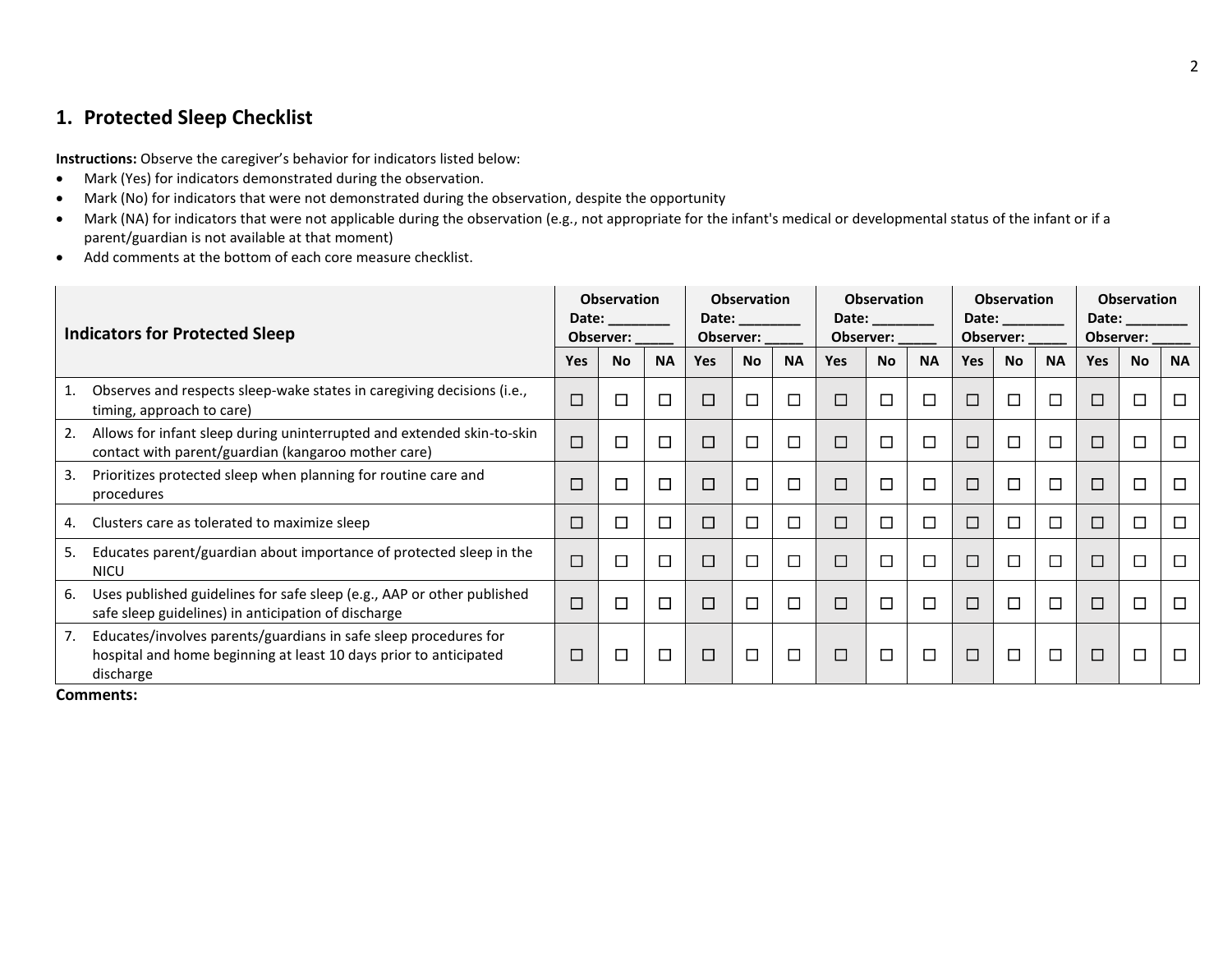### **2A. Activities of Daily Living:** *Positioning/Body Support* **Checklist**

**Instructions:** Observe the caregiver's behavior for indicators listed below:

- Mark (Yes) for indicators demonstrated during the observation.
- Mark (No) for indicators that were not demonstrated during the observation, despite the opportunity
- Mark (NA) for indicators that were not applicable during the observation (e.g., not appropriate for medical or developmental status of the infant or if a parent/guardian is not available at that moment)
- Add comments at the bottom of each core measure checklist.

| Date:<br>Date:<br>Date:<br>Date:<br>Date:<br><b>Indicators for Positioning/Body Support</b><br>Observer:<br>Observer:<br>Observer:<br>Observer:<br>Observer:<br><b>Yes</b><br><b>NA</b><br><b>No</b><br><b>NA</b><br><b>Yes</b><br><b>NA</b><br>Yes<br><b>No</b><br><b>NA</b><br><b>Yes</b><br><b>No</b><br><b>Yes</b><br><b>No</b><br>Routine assessment of infant positioning (e.g., Infant Position<br>1.<br>□<br>□<br>□<br>□<br>□<br>$\Box$<br>□<br>□<br>$\Box$<br>ப<br>⊔<br>⊔<br>$\mathbf{L}$<br><b>Assessment Tool)</b><br>2.<br>Allows for uninterrupted and extended skin-to-skin contact with<br>$\Box$<br>□<br>□<br>□<br>□<br>□<br>$\Box$<br>$\Box$<br>П<br>□<br>⊔<br>$\perp$<br>⊔<br>parent/guardian (kangaroo mother care)<br>□<br>□<br>□<br>□<br>□<br>□<br>□<br>□<br>□<br>□<br>□<br>$\Box$<br>Individualizes positioning based on medical/developmental status<br>3.<br>Positions in physiologic flexion (check all items observed below: if all<br>4.<br>□<br>□<br>$\Box$<br>□<br>□<br>□<br>are checked, check "yes" in observation column; if all are NOT checked,<br>$\Box$<br>□<br>$\Box$<br>$\Box$<br>ப<br>ப<br>check "no" or "NA" and provide explanation in box to the right):<br>Comments:<br>Comments:<br>Comments:<br>Comments:<br>Comments:<br>$\Box$ Shoulders rounded softly<br>$\Box$ Hands can touch face<br>$\Box$ Hips aligned and softly flexed/back rounded<br>$\Box$ Knees and ankles softly flexed<br>$\Box$ Head in neutral, midline, or slightly flexed forward 10°<br>□<br>□<br>$\Box$<br>□<br>□<br>□<br>□<br>□<br>Positioning allows for spontaneous movement<br>$\Box$<br>$\Box$<br>ப<br>⊔<br>⊔<br>5. | <b>NA</b><br><b>No</b><br>$\Box$<br>□<br>$\Box$<br>□<br>□<br>□ |
|----------------------------------------------------------------------------------------------------------------------------------------------------------------------------------------------------------------------------------------------------------------------------------------------------------------------------------------------------------------------------------------------------------------------------------------------------------------------------------------------------------------------------------------------------------------------------------------------------------------------------------------------------------------------------------------------------------------------------------------------------------------------------------------------------------------------------------------------------------------------------------------------------------------------------------------------------------------------------------------------------------------------------------------------------------------------------------------------------------------------------------------------------------------------------------------------------------------------------------------------------------------------------------------------------------------------------------------------------------------------------------------------------------------------------------------------------------------------------------------------------------------------------------------------------------------------------------------------------------------------------------------------|----------------------------------------------------------------|
|                                                                                                                                                                                                                                                                                                                                                                                                                                                                                                                                                                                                                                                                                                                                                                                                                                                                                                                                                                                                                                                                                                                                                                                                                                                                                                                                                                                                                                                                                                                                                                                                                                              |                                                                |
|                                                                                                                                                                                                                                                                                                                                                                                                                                                                                                                                                                                                                                                                                                                                                                                                                                                                                                                                                                                                                                                                                                                                                                                                                                                                                                                                                                                                                                                                                                                                                                                                                                              |                                                                |
|                                                                                                                                                                                                                                                                                                                                                                                                                                                                                                                                                                                                                                                                                                                                                                                                                                                                                                                                                                                                                                                                                                                                                                                                                                                                                                                                                                                                                                                                                                                                                                                                                                              |                                                                |
|                                                                                                                                                                                                                                                                                                                                                                                                                                                                                                                                                                                                                                                                                                                                                                                                                                                                                                                                                                                                                                                                                                                                                                                                                                                                                                                                                                                                                                                                                                                                                                                                                                              |                                                                |
|                                                                                                                                                                                                                                                                                                                                                                                                                                                                                                                                                                                                                                                                                                                                                                                                                                                                                                                                                                                                                                                                                                                                                                                                                                                                                                                                                                                                                                                                                                                                                                                                                                              |                                                                |
|                                                                                                                                                                                                                                                                                                                                                                                                                                                                                                                                                                                                                                                                                                                                                                                                                                                                                                                                                                                                                                                                                                                                                                                                                                                                                                                                                                                                                                                                                                                                                                                                                                              |                                                                |
|                                                                                                                                                                                                                                                                                                                                                                                                                                                                                                                                                                                                                                                                                                                                                                                                                                                                                                                                                                                                                                                                                                                                                                                                                                                                                                                                                                                                                                                                                                                                                                                                                                              | □<br>$\Box$                                                    |
|                                                                                                                                                                                                                                                                                                                                                                                                                                                                                                                                                                                                                                                                                                                                                                                                                                                                                                                                                                                                                                                                                                                                                                                                                                                                                                                                                                                                                                                                                                                                                                                                                                              |                                                                |
|                                                                                                                                                                                                                                                                                                                                                                                                                                                                                                                                                                                                                                                                                                                                                                                                                                                                                                                                                                                                                                                                                                                                                                                                                                                                                                                                                                                                                                                                                                                                                                                                                                              |                                                                |
|                                                                                                                                                                                                                                                                                                                                                                                                                                                                                                                                                                                                                                                                                                                                                                                                                                                                                                                                                                                                                                                                                                                                                                                                                                                                                                                                                                                                                                                                                                                                                                                                                                              |                                                                |
|                                                                                                                                                                                                                                                                                                                                                                                                                                                                                                                                                                                                                                                                                                                                                                                                                                                                                                                                                                                                                                                                                                                                                                                                                                                                                                                                                                                                                                                                                                                                                                                                                                              |                                                                |
|                                                                                                                                                                                                                                                                                                                                                                                                                                                                                                                                                                                                                                                                                                                                                                                                                                                                                                                                                                                                                                                                                                                                                                                                                                                                                                                                                                                                                                                                                                                                                                                                                                              |                                                                |
|                                                                                                                                                                                                                                                                                                                                                                                                                                                                                                                                                                                                                                                                                                                                                                                                                                                                                                                                                                                                                                                                                                                                                                                                                                                                                                                                                                                                                                                                                                                                                                                                                                              | $\Box$<br>$\Box$                                               |
| $\Box$<br>□<br>□<br>□<br>□<br>□<br>$\Box$<br>□<br>□<br>$\Box$<br>$\Box$<br>□<br>Provides positional aides for flexion, e.g., nest/rolls/position as needed<br>6.                                                                                                                                                                                                                                                                                                                                                                                                                                                                                                                                                                                                                                                                                                                                                                                                                                                                                                                                                                                                                                                                                                                                                                                                                                                                                                                                                                                                                                                                             | □<br>$\Box$                                                    |
| Positional aides are reduced as ability to maintain physiologic flexion<br>7.<br>$\Box$<br>$\Box$<br>$\Box$<br>□<br>□<br>□<br>□<br>□<br>□<br>□<br>□<br>$\Box$<br>matures                                                                                                                                                                                                                                                                                                                                                                                                                                                                                                                                                                                                                                                                                                                                                                                                                                                                                                                                                                                                                                                                                                                                                                                                                                                                                                                                                                                                                                                                     | $\Box$<br>□                                                    |
| $\Box$<br>$\Box$<br>□<br>□<br>□<br>$\Box$<br>□<br>П<br>$\Box$<br>$\Box$<br>$\Box$<br>П<br>Educates/involves parents/guardians in positioning<br>8.                                                                                                                                                                                                                                                                                                                                                                                                                                                                                                                                                                                                                                                                                                                                                                                                                                                                                                                                                                                                                                                                                                                                                                                                                                                                                                                                                                                                                                                                                           | $\Box$<br>□                                                    |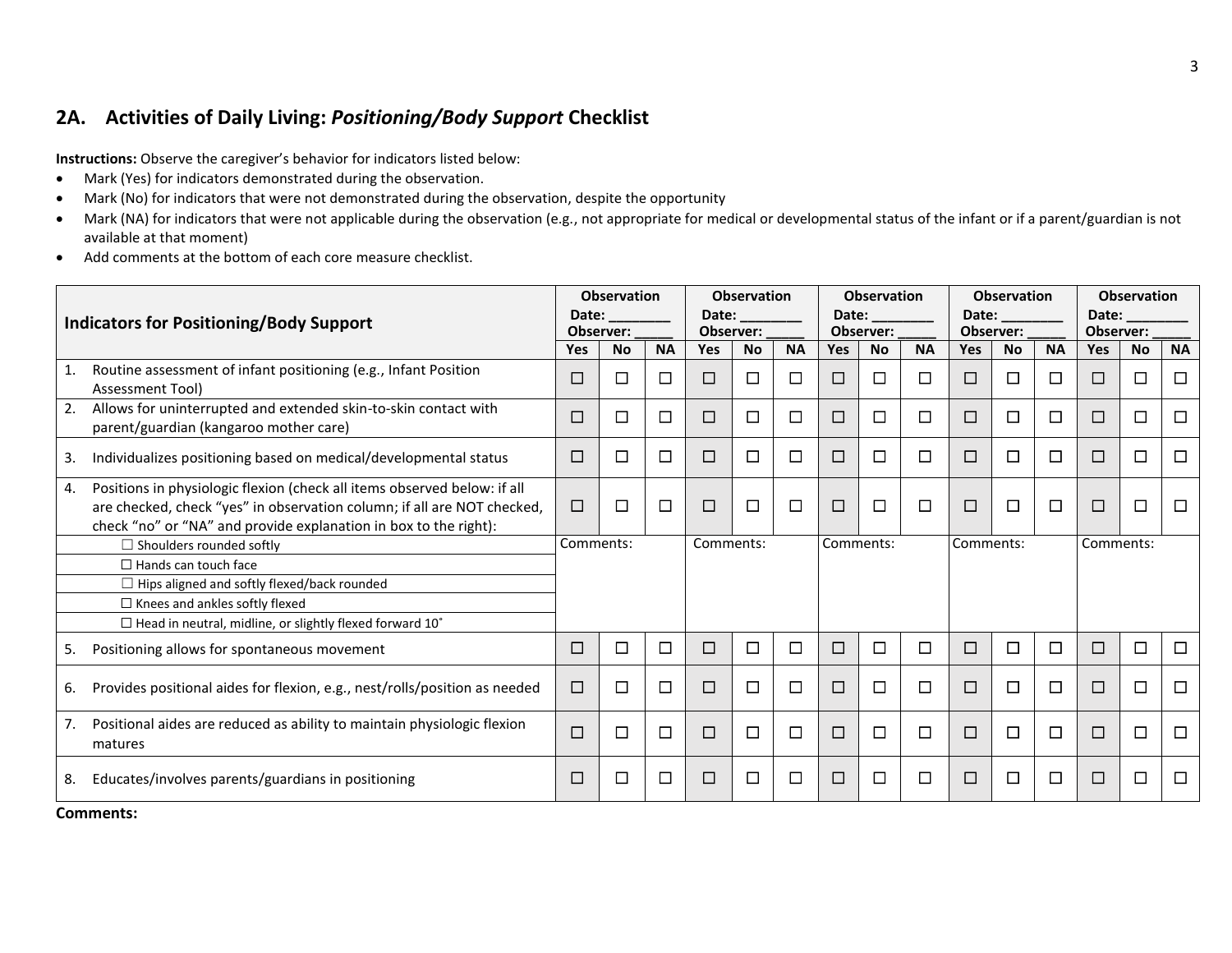#### **2B. Activities of Daily Living:** *Handling* **Checklist**

- Mark (Yes) for indicators demonstrated during the observation.
- Mark (No) for indicators that were not demonstrated during the observation, despite the opportunity
- Mark (NA) for indicators that were not applicable during the observation (e.g., not appropriate for medical or developmental status of the infant or if a parent/guardian is not available at that moment)
- Add comments at the bottom of each core measure checklist.

|    | <b>Indicators for Handling</b>                                                                                                 |            | <b>Observation</b><br>Date:<br>Observer: |           | Date:<br>Observer: | <b>Observation</b> |           | Observer:  | <b>Observation</b><br>Date: |           | Observer: | <b>Observation</b><br>Date: |           | Date:<br>Observer: | <b>Observation</b> |           |
|----|--------------------------------------------------------------------------------------------------------------------------------|------------|------------------------------------------|-----------|--------------------|--------------------|-----------|------------|-----------------------------|-----------|-----------|-----------------------------|-----------|--------------------|--------------------|-----------|
|    |                                                                                                                                | <b>Yes</b> | <b>No</b>                                | <b>NA</b> | <b>Yes</b>         | <b>No</b>          | <b>NA</b> | <b>Yes</b> | <b>No</b>                   | <b>NA</b> | Yes       | <b>No</b>                   | <b>NA</b> | Yes                | <b>No</b>          | <b>NA</b> |
| 1. | Follows appropriate swaddling protocol (e.g., allows for spontaneous<br>movement; supports physiologic flexion, hands to face) | □          | П                                        | $\Box$    | П                  | $\Box$             | □         | □          | $\Box$                      | □         | □         | □                           | П         | □                  | □                  | $\Box$    |
| 2. | Swaddles for bathing, weighing, moving out of warmer/incubator                                                                 | □          | П                                        | $\Box$    | □                  | □                  | □         | □          | □                           | □         | □         | □                           | □         | □                  | □                  | $\Box$    |
| 3. | Maintains flexion during nappy/diaper change                                                                                   | □          | □                                        | $\Box$    | □                  | $\Box$             | $\Box$    | □          | $\Box$                      | □         | □         | $\Box$                      | □         | □                  | □                  | $\Box$    |
| 4. | Does not lift hips above the head during nappy/diaper change                                                                   | □          | $\Box$                                   | $\Box$    | $\Box$             | $\Box$             | $\Box$    | $\Box$     | $\Box$                      | □         | □         | $\Box$                      | □         | □                  | □                  | □         |
| 5. | Fits nappy/diaper to allow for knee tucking without pushing on<br>abdomen                                                      | □          | □                                        | $\Box$    | □                  | $\Box$             | $\Box$    | □          | $\Box$                      | □         | □         | $\Box$                      | $\Box$    | $\Box$             | $\Box$             | $\Box$    |
| 6. | Fits nappy/diaper to allow for neutral hip position                                                                            | □          | $\overline{\phantom{a}}$                 | $\Box$    | П                  | $\Box$             | $\Box$    | □          | □                           | □         | □         | $\Box$                      | $\Box$    | $\Box$             | □                  | $\Box$    |
| 7. | Movement: Moves infant slowly and gently                                                                                       | □          | □                                        | $\Box$    | $\Box$             | $\Box$             | $\Box$    | □          | □                           | □         | □         | □                           | $\Box$    | □                  | □                  | $\Box$    |
| 8. | Repositions with each care to promote symmetric development and<br>skin integrity                                              | □          | $\Box$                                   | $\Box$    | □                  | $\Box$             | □         | □          | □                           | □         | □         | ப                           | $\Box$    | □                  | □                  | $\Box$    |
| 9. | Individualizes touch based on tolerance and medical/developmental<br>status (check all that apply)                             | □          | П                                        | □         | □                  | $\Box$             | $\Box$    | □          | □                           | □         | □         | □                           | □         | □                  | □                  | $\Box$    |
|    | $\Box$ Still touch                                                                                                             |            |                                          |           |                    |                    |           |            |                             |           |           |                             |           |                    |                    |           |
|    | $\Box$ Slow touch                                                                                                              |            |                                          |           |                    |                    |           |            |                             |           |           |                             |           |                    |                    |           |
|    | $\Box$ Firm yet gentle touch                                                                                                   |            |                                          |           |                    |                    |           |            |                             |           |           |                             |           |                    |                    |           |
|    | 10. Varies positions (supine, prone, side-lying) based on medical/<br>developmental status                                     | □          | □                                        | $\Box$    | □                  | $\Box$             | □         | □          | П                           | □         | $\Box$    | $\Box$                      | $\Box$    | □                  | □                  | $\Box$    |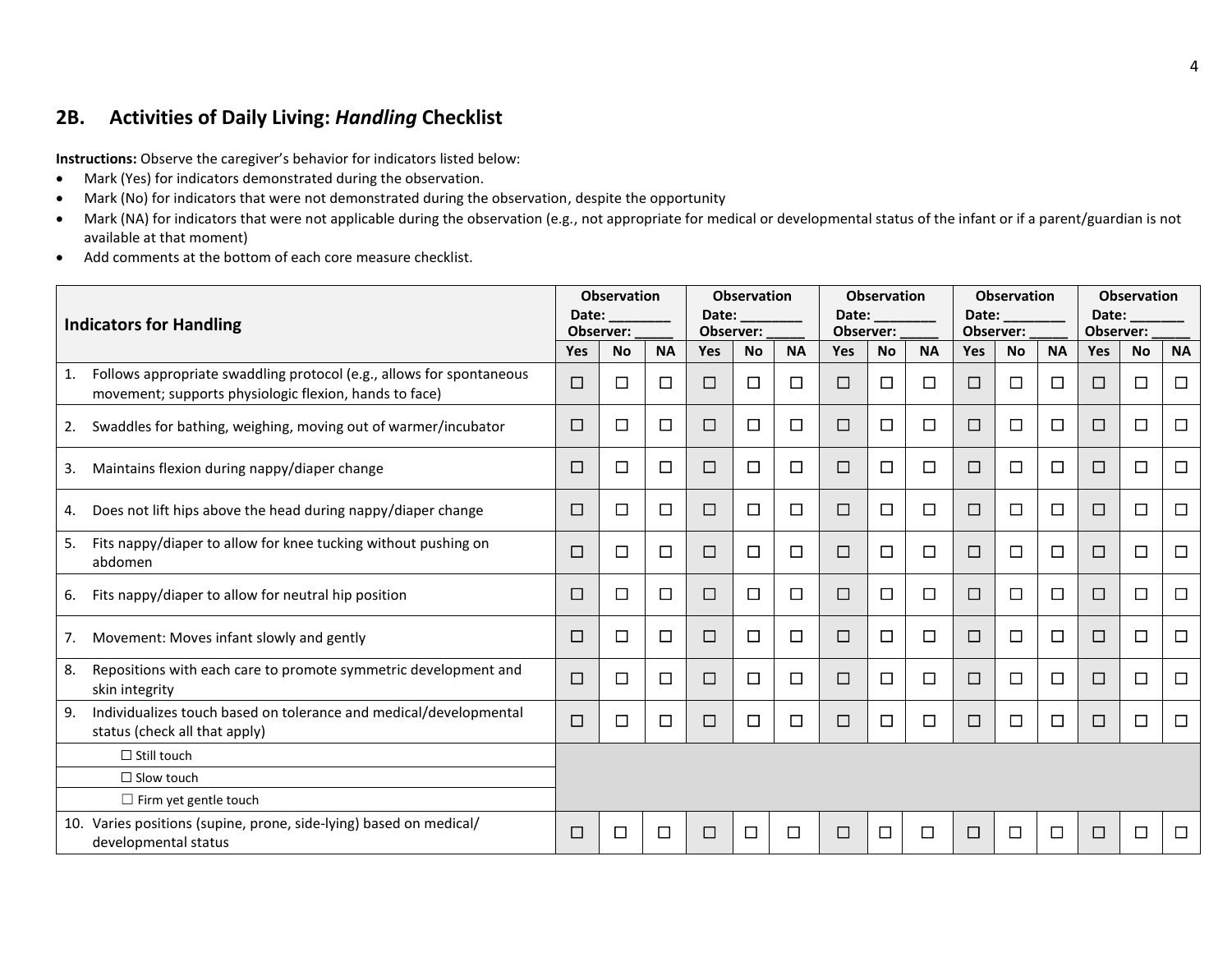| <b>Indicators for Handling</b>                                         | Date:      | <b>Observation</b><br>Observer: |           | Date:      | <b>Observation</b><br>Observer: |           | Date:<br>Observer: | <b>Observation</b> |           | Date:      | Observation<br>Observer: |           | Observer: | <b>Observation</b><br>Date: |           |
|------------------------------------------------------------------------|------------|---------------------------------|-----------|------------|---------------------------------|-----------|--------------------|--------------------|-----------|------------|--------------------------|-----------|-----------|-----------------------------|-----------|
|                                                                        | <b>Yes</b> | <b>No</b>                       | <b>NA</b> | <b>Yes</b> | <b>No</b>                       | <b>NA</b> | <b>Yes</b>         | <b>No</b>          | <b>NA</b> | <b>Yes</b> | <b>No</b>                | <b>NA</b> | Yes       | <b>No</b>                   | <b>NA</b> |
| Monitors head position in bed for head shaping<br>11.                  | $\Box$     |                                 | −         |            | □                               | $\Box$    | ⊏                  | −                  | $\Box$    | $\Box$     |                          |           | $\Box$    |                             |           |
| 12. Varies head positions (lateral and midline) to maintain head shape | $\Box$     |                                 |           |            | $\Box$                          | $\Box$    | Ē                  |                    | $\Box$    | $\Box$     |                          |           | $\Box$    |                             | $\Box$    |
| 13. Uses four hands when needed for fragile infants                    | $\Box$     |                                 | −         |            |                                 | □         | С                  |                    | $\Box$    | $\Box$     |                          |           | $\Box$    |                             |           |
| Educates/involves parents/guardians in handling<br>14.                 | $\Box$     |                                 |           |            | $\Box$                          | $\Box$    | ⊏                  |                    | $\Box$    | $\Box$     |                          |           | $\Box$    |                             |           |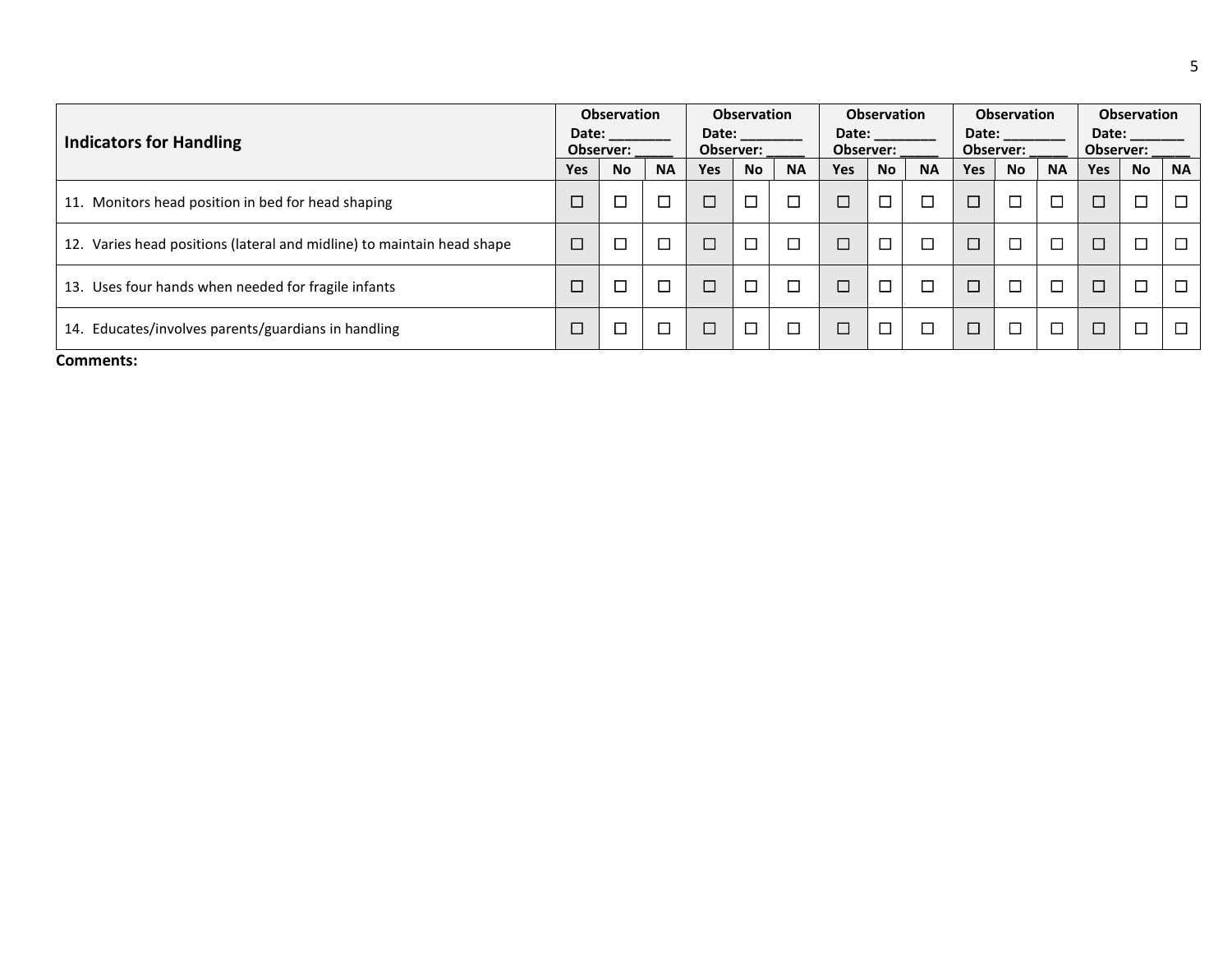#### **2C. Activities of Daily Living:** *Skin Integrity* **Checklist**

- Mark (Yes) for indicators demonstrated during the observation.
- Mark (No) for indicators that were not demonstrated during the observation, despite the opportunity
- Mark (NA) for indicators that were not applicable during the observation (e.g., not appropriate for medical or developmental status of the infant or if a parent/guardian is not available at that moment)
- Add comments at the bottom of each core measure checklist.

|    | <b>Indicators for Skin Integrity</b>                                                                           | Date:<br>Observer: | <b>Observation</b> |           | Observer:  | <b>Observation</b><br>Date: |           |            | <b>Observation</b><br>Date:<br>Observer: |           |            | <b>Observation</b><br>Date:<br>Observer: |           | Date:<br>Observer: | <b>Observation</b> |           |
|----|----------------------------------------------------------------------------------------------------------------|--------------------|--------------------|-----------|------------|-----------------------------|-----------|------------|------------------------------------------|-----------|------------|------------------------------------------|-----------|--------------------|--------------------|-----------|
|    |                                                                                                                | <b>Yes</b>         | <b>No</b>          | <b>NA</b> | <b>Yes</b> | <b>No</b>                   | <b>NA</b> | <b>Yes</b> | <b>No</b>                                | <b>NA</b> | <b>Yes</b> | <b>No</b>                                | <b>NA</b> | <b>Yes</b>         | <b>No</b>          | <b>NA</b> |
| 1. | Assesses and documents skin integrity once per shift (using reliable<br>assessment tool (e.g., Braden-Q)       | □                  | □                  | □         | □          | $\Box$                      | $\Box$    | $\Box$     | $\Box$                                   | $\Box$    | □          | $\Box$                                   | $\Box$    | $\Box$             | □                  | $\Box$    |
| 2. | Adheres to positioning indicators to prevent skin breakdown                                                    | $\Box$             | $\Box$             | □         | □          | $\Box$                      | ⊏         | $\Box$     | $\Box$                                   | $\Box$    | □          | $\Box$                                   | □         | $\Box$             | □                  | $\Box$    |
| 3. | Examines position and provides skin care as per protocol for (check all<br>that apply):                        | $\Box$             | $\Box$             | □         | □          | $\Box$                      | $\Box$    | $\Box$     | $\Box$                                   | $\Box$    | □          | $\Box$                                   | $\Box$    | $\Box$             | □                  | $\Box$    |
|    | $\Box$ Nasal prongs/masks                                                                                      |                    |                    |           |            |                             |           |            |                                          |           |            |                                          |           |                    |                    |           |
|    | $\Box$ Nasal cannula's straps                                                                                  |                    |                    |           |            |                             |           |            |                                          |           |            |                                          |           |                    |                    |           |
|    | $\Box$ Probes                                                                                                  |                    |                    |           |            |                             |           |            |                                          |           |            |                                          |           |                    |                    |           |
|    | $\Box$ Other                                                                                                   |                    |                    |           |            |                             |           |            |                                          |           |            |                                          |           |                    |                    |           |
| 4. | Examines all intravenous access sites for evidence of infiltrate                                               | $\Box$             | □                  | $\Box$    | □          | $\Box$                      | $\Box$    | $\Box$     | □                                        | $\Box$    | $\Box$     | $\Box$                                   | $\Box$    | $\Box$             | $\Box$             | $\Box$    |
| 5. | Protects skin during application, use, and removal of adhesives                                                | $\Box$             | □                  | □         | □          | $\Box$                      | □         | $\Box$     | □                                        | □         | $\Box$     | $\Box$                                   | $\Box$    | $\Box$             | □                  | $\Box$    |
| 6. | Bathes infant every three days or less                                                                         | □                  | □                  | □         | □          | $\Box$                      | □         | □          | □                                        | □         | □          | $\Box$                                   | $\Box$    | $\Box$             | □                  | $\Box$    |
| 7. | Avoids use of soaps and emollients. Uses pH-neutral cleanser for<br>infants weighing less than 1000 grams      | $\Box$             | $\Box$             | □         | □          | $\Box$                      | $\Box$    | $\Box$     | □                                        | $\Box$    | □          | $\Box$                                   | $\Box$    | $\Box$             | □                  | $\Box$    |
| 8. | Changes nappy/diaper frequently to avoid breakdown                                                             | $\Box$             | □                  | □         | □          | $\Box$                      | □         | $\Box$     | $\Box$                                   | □         | □          | $\Box$                                   | $\Box$    | $\Box$             | □                  | $\Box$    |
| 9. | Observes skin condition and uses protective measure, such as barrier<br>cream, during diaper changes as needed | $\Box$             | $\Box$             | □         | □          | $\Box$                      | ⊏         | □          | □                                        | $\Box$    | □          | $\Box$                                   | □         | □                  | $\Box$             | $\Box$    |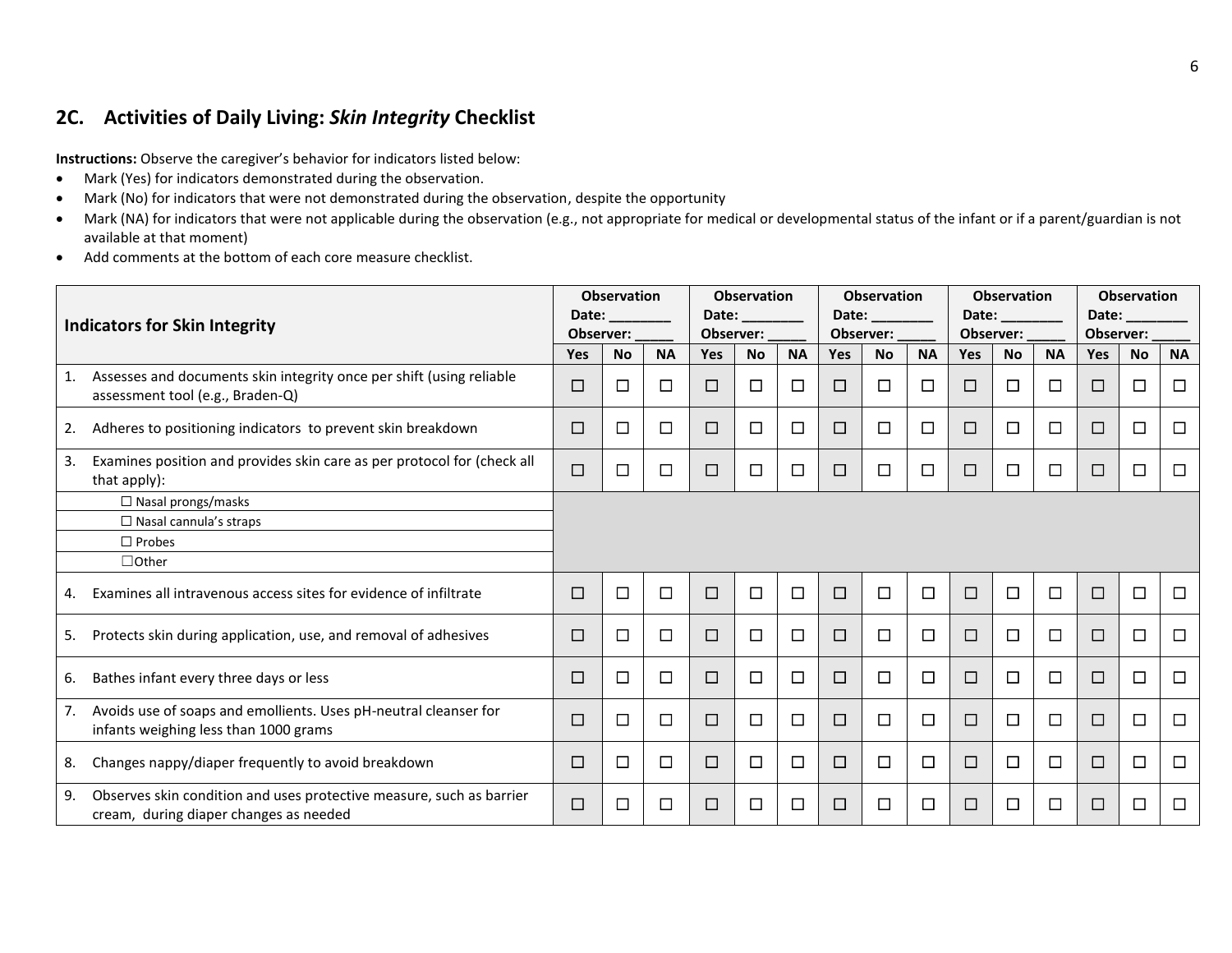|                                                                            |                    | <b>Observation</b> |           |                    | <b>Observation</b> |           |        | <b>Observation</b> |           |        | <b>Observation</b> |           |                    | <b>Observation</b> |           |
|----------------------------------------------------------------------------|--------------------|--------------------|-----------|--------------------|--------------------|-----------|--------|--------------------|-----------|--------|--------------------|-----------|--------------------|--------------------|-----------|
| <b>Indicators for Skin Integrity</b>                                       | Date:<br>Observer: |                    |           | Date:<br>Observer: |                    |           | Date:  | Observer:          |           | Date:  | Observer:          |           | Date:<br>Observer: |                    |           |
|                                                                            | Yes                | <b>No</b>          | <b>NA</b> | <b>Yes</b>         | <b>No</b>          | <b>NA</b> | Yes    | <b>No</b>          | <b>NA</b> | Yes    | <b>No</b>          | <b>NA</b> | Yes                | <b>No</b>          | <b>NA</b> |
| 10. Avoids using substances to help affix or remove tape                   | $\Box$             | $\Box$             | $\Box$    | $\Box$             |                    |           | $\Box$ | $\Box$             | $\Box$    | $\Box$ | $\Box$             | П         | $\Box$             | П                  | $\Gamma$  |
| 11. Avoids tape directly on skin, using barrier e.g. Duoderm as indicated  | $\Box$             | □                  | ◘         | □                  |                    |           | □      | $\Box$             | $\Box$    | $\Box$ | $\Box$             | $\Box$    | $\Box$             | ┑                  | $\Box$    |
| 12. Manages humidity in incubator according to setting protocol            | $\Box$             | $\Box$             | $\Box$    | $\Box$             | ⊔                  |           | $\Box$ | $\Box$             | $\Box$    | $\Box$ | $\Box$             | П         | $\Box$             | П                  |           |
| Educates/involves parents/guardians in management of skin integrity<br>13. | $\Box$             | $\Box$             | $\Box$    | $\Box$             |                    |           | $\Box$ | $\Box$             | $\Box$    | $\Box$ | $\Box$             | $\Box$    | $\Box$             | ┓                  | $\Box$    |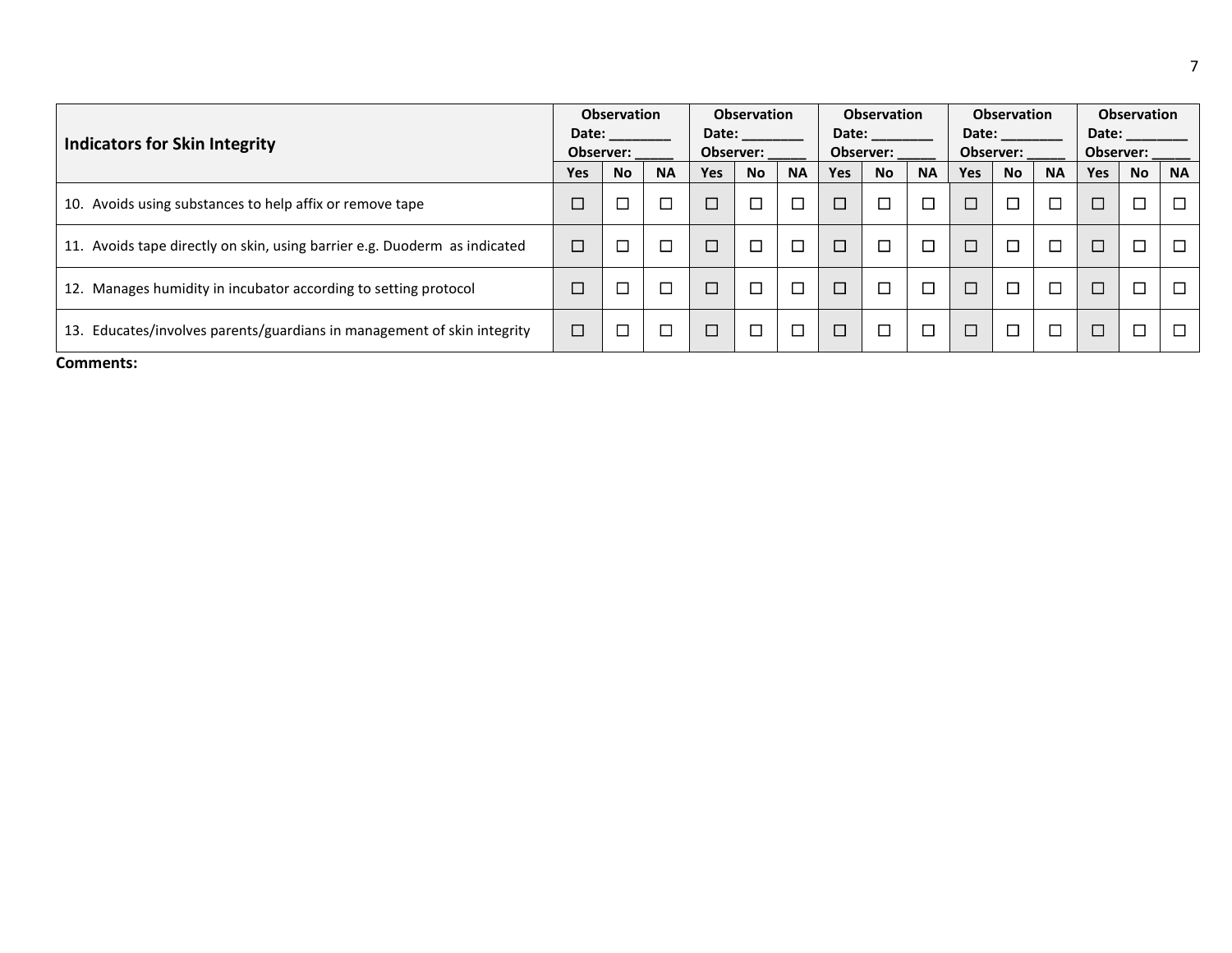#### **3. Stress and Pain Checklist**

- Mark (Yes) for indicators demonstrated during the observation.
- Mark (No) for indicators that were not demonstrated during the observation, despite the opportunity
- Mark (NA) for indicators that were not applicable during the observation (e.g., not appropriate for medical or developmental status of the infant or if a parent/guardian is not available at that moment)
- Add comments at the bottom of each core measure checklist.

|    |                                                                                                                                      |            | <b>Observation</b> |           |            | <b>Observation</b> |           |        | <b>Observation</b> |           |            | <b>Observation</b> |           |            | <b>Observation</b> |           |
|----|--------------------------------------------------------------------------------------------------------------------------------------|------------|--------------------|-----------|------------|--------------------|-----------|--------|--------------------|-----------|------------|--------------------|-----------|------------|--------------------|-----------|
|    | Indicators for Stress and Pain                                                                                                       | Date:      | Observer:          |           | Date:      | Observer:          |           | Date:  | Observer:          |           | Date:      | Observer:          |           | Date:      | Observer:          |           |
|    |                                                                                                                                      | <b>Yes</b> | <b>No</b>          | <b>NA</b> | <b>Yes</b> | <b>No</b>          | <b>NA</b> | Yes    | <b>No</b>          | <b>NA</b> | <b>Yes</b> | <b>No</b>          | <b>NA</b> | <b>Yes</b> | <b>No</b>          | <b>NA</b> |
| 1. | Assesses stress and/or pain at each care interaction (at a minimum of<br>every 4 hours)                                              | $\Box$     | П                  | $\Box$    | □          | $\Box$             | □         | □      | □                  | $\Box$    | $\Box$     | $\Box$             | ◻         | □          | $\Box$             | $\Box$    |
| 2. | Provides frequent and prolonged skin-to-skin contact (kangaroo mother<br>care)                                                       | □          | $\Box$             | □         | $\Box$     | □                  | □         | □      | □                  | $\Box$    | □          | $\Box$             | □         | □          | $\Box$             | $\Box$    |
| 3. | Adheres to positioning and handling guidelines (indicators in Checklist<br><b>B</b> , Part 2)                                        | $\Box$     | $\Box$             | $\Box$    | $\Box$     | □                  | □         | $\Box$ | □                  | $\Box$    | $\Box$     | $\Box$             | $\Box$    | $\Box$     | □                  | $\Box$    |
| 4. | Follows established protocol for non-pharmacological stress and pain<br>management                                                   | $\Box$     | $\Box$             | $\Box$    | □          | $\Box$             | $\Box$    | □      | $\Box$             | $\Box$    | $\Box$     | $\Box$             | □         | $\Box$     | $\Box$             | $\Box$    |
| 5. | Demonstrates awareness of stress and pain management in relation to<br>delivery of care and procedures                               | $\Box$     | $\Box$             | $\Box$    | $\Box$     | □                  | □         | □      | □                  | $\Box$    | □          | $\Box$             | □         | $\Box$     | $\Box$             | $\Box$    |
| 6. | Adapts caregiving activities to minimize pain and stress                                                                             | □          | $\Box$             | $\Box$    | □          | $\Box$             | □         | $\Box$ | □                  | $\Box$    | □          | $\Box$             | $\Box$    | $\Box$     | $\Box$             | $\Box$    |
| 7. | Anticipates stress and pain by using 1 or more of the following<br>strategies based on infant preference (check strategies observed) | □          | $\Box$             | $\Box$    | $\Box$     | $\Box$             | □         | □      | □                  | $\Box$    | □          | $\Box$             | □         | $\Box$     | $\Box$             | $\Box$    |
|    | □Skin-to-skin contact                                                                                                                |            |                    |           |            |                    |           |        |                    |           |            |                    |           |            |                    |           |
|    | $\Box$ Hand Containment                                                                                                              |            |                    |           |            |                    |           |        |                    |           |            |                    |           |            |                    |           |
|    | $\square$ Swaddle or contain infant during procedure                                                                                 |            |                    |           |            |                    |           |        |                    |           |            |                    |           |            |                    |           |
|    | $\Box$ Non-nutritive sucking, pacifier or nipple                                                                                     |            |                    |           |            |                    |           |        |                    |           |            |                    |           |            |                    |           |
|    | $\Box$ 24% Sucrose or Dextrose prior to painful stimulation                                                                          |            |                    |           |            |                    |           |        |                    |           |            |                    |           |            |                    |           |
|    | $\square$ Exposure to mother's scent (e.g., on breast pad or soft cloth)                                                             |            |                    |           |            |                    |           |        |                    |           |            |                    |           |            |                    |           |
|    | $\Box$ Maternal presence, with breastfeeding or providing [expressed] breastmilk                                                     |            |                    |           |            |                    |           |        |                    |           |            |                    |           |            |                    |           |
|    | $\Box$ Facilitate grasps                                                                                                             |            |                    |           |            |                    |           |        |                    |           |            |                    |           |            |                    |           |
|    | $\Box$ Reassure with gentle voice                                                                                                    |            |                    |           |            |                    |           |        |                    |           |            |                    |           |            |                    |           |
|    | $\Box$ Two-person care during procedures                                                                                             |            |                    |           |            |                    |           |        |                    |           |            |                    |           |            |                    |           |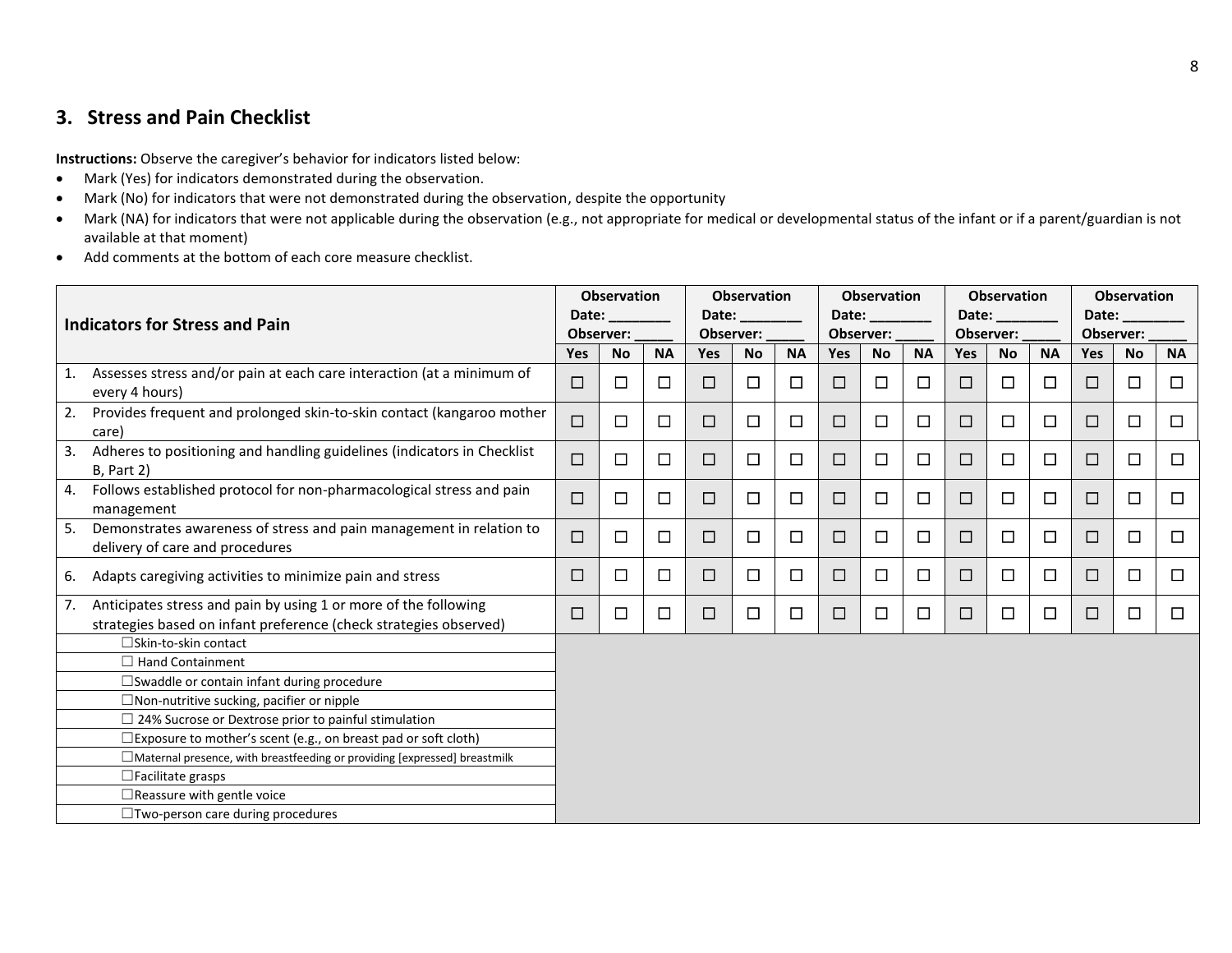| Indicators for Stress and Pain                                                                                                                                             |            | <b>Observation</b><br>Date:<br>Observer: |                |            | <b>Observation</b><br>Date:<br>Observer: |                          |            | <b>Observation</b><br>Date:<br>Observer: |              |            | <b>Observation</b><br>Date:<br>Observer: |           | Date:  | <b>Observation</b><br>Observer: |           |
|----------------------------------------------------------------------------------------------------------------------------------------------------------------------------|------------|------------------------------------------|----------------|------------|------------------------------------------|--------------------------|------------|------------------------------------------|--------------|------------|------------------------------------------|-----------|--------|---------------------------------|-----------|
|                                                                                                                                                                            | <b>Yes</b> | <b>No</b>                                | <b>NA</b>      | <b>Yes</b> | <b>No</b>                                | <b>NA</b>                | <b>Yes</b> | <b>No</b>                                | <b>NA</b>    | <b>Yes</b> | <b>No</b>                                | <b>NA</b> | Yes    | <b>No</b>                       | <b>NA</b> |
| Responds promptly to infant's stress and needs (provides care and<br>8.<br>stress management strategies)                                                                   | □          | $\Box$                                   | $\blacksquare$ | $\Box$     |                                          | $\Box$                   | □          | $\Box$                                   | $\mathbf{1}$ | $\Box$     | $\Box$                                   | П         | □      |                                 | П         |
| 9.<br>Pauses care with indication of distress (autonomic, physiologic,<br>behavioral); uses strategies to support, recover, and return to baseline<br>before resuming care | □          | $\overline{\phantom{a}}$                 | ⊡              | $\Box$     |                                          | $\Box$                   | $\Box$     | □                                        | $\Box$       | $\Box$     | $\Box$                                   | □         | □      | ⊏                               | П         |
| 10. Only performs suctioning, respiratory support and other oral care as<br>necessary with attention to minimizing distress                                                | $\Box$     | $\mathcal{L}_{\mathcal{A}}$              | П              | $\Box$     | $\Box$                                   | $\overline{\phantom{a}}$ | $\Box$     | $\Box$                                   | П            | $\Box$     | $\Box$                                   | □         | □      | L                               | П         |
| 11. Uses individualized and infant-driven interaction                                                                                                                      | □          | $\Box$                                   | □              | □          |                                          | $\Box$                   | $\Box$     | $\Box$                                   | □            | $\Box$     | $\Box$                                   | $\Box$    | $\Box$ |                                 | $\Box$    |
| 12. Exclusively uses mother's milk for mouth care                                                                                                                          | $\Box$     | ÷.                                       | □              |            |                                          |                          | $\Box$     | □                                        | П            |            | $\Box$                                   | $\Box$    | $\Box$ |                                 | П         |
| Reliably manages stress and pain during all pain-inducing procedures<br>13.<br>(or for alleviating pain and stress)                                                        | $\Box$     | $\overline{\phantom{0}}$                 | $\Box$         |            |                                          | $\Box$                   | $\Box$     | $\Box$                                   | $\Box$       | $\Box$     | $\Box$                                   | $\Box$    | $\Box$ |                                 | П         |
| 14. Uses umbilical lines and peripheral inserted central catheters (to limit<br>needle insertions)                                                                         | $\Box$     | $\Box$                                   | ⊓              |            |                                          |                          | $\Box$     | $\Box$                                   | П            |            | $\Box$                                   | $\Box$    | $\Box$ |                                 | П         |
| Educates/involves parents/guardians in infant's preferred stress<br>15.<br>management strategies                                                                           | $\Box$     |                                          | П              | $\Box$     | □                                        | $\Box$                   | □          | □                                        | $\Box$       | $\Box$     | $\Box$                                   | □         | □      |                                 | □         |

9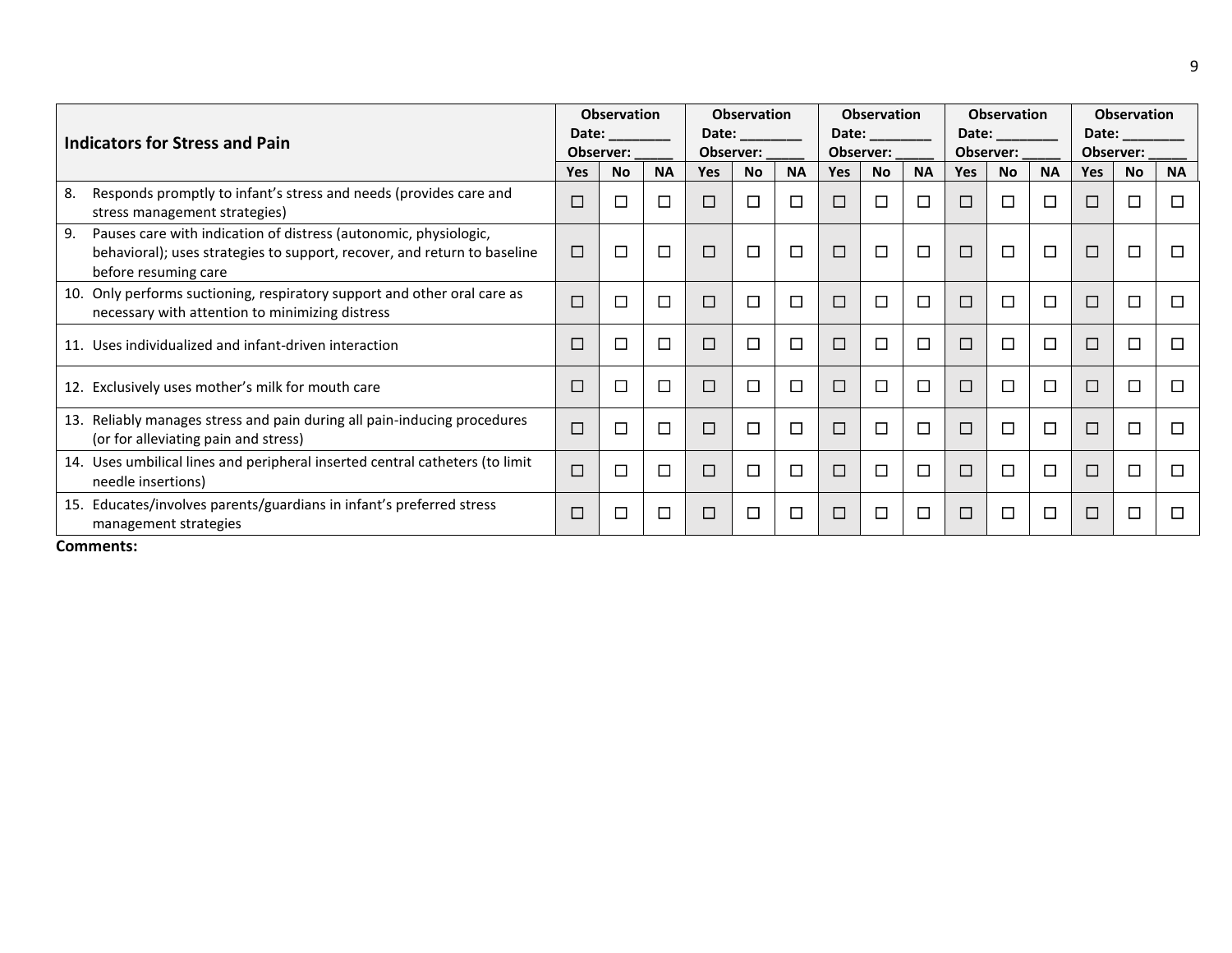#### **4A. Healing Environment:** *Sound* **Checklist**

- Mark (Yes) for indicators demonstrated during the observation.
- Mark (No) for indicators that were not demonstrated during the observation, despite the opportunity
- Mark (NA) for indicators that were not applicable during the observation (e.g. not appropriate for medical or developmental status of the infant or if a parent/guardian is not available at that moment)
- Add comments at the bottom of each core measure checklist.

|    |                                                                                                                                                                                                                                                                                                                                                |            | <b>Observation</b> |           |            | <b>Observation</b> |           |            | <b>Observation</b> |           |            | <b>Observation</b> |           |                             | <b>Observation</b> |           |
|----|------------------------------------------------------------------------------------------------------------------------------------------------------------------------------------------------------------------------------------------------------------------------------------------------------------------------------------------------|------------|--------------------|-----------|------------|--------------------|-----------|------------|--------------------|-----------|------------|--------------------|-----------|-----------------------------|--------------------|-----------|
|    | <b>Indicators for Sound</b>                                                                                                                                                                                                                                                                                                                    | Date:      | Observer:          |           | Date:      | Observer:          |           | Date:      | Observer:          |           | Date:      | Observer:          |           | Date:                       | Observer:          |           |
|    |                                                                                                                                                                                                                                                                                                                                                | <b>Yes</b> | <b>No</b>          | <b>NA</b> | <b>Yes</b> | <b>No</b>          | <b>NA</b> | <b>Yes</b> | <b>No</b>          | <b>NA</b> | <b>Yes</b> | <b>No</b>          | <b>NA</b> | <b>Yes</b>                  | <b>No</b>          | <b>NA</b> |
| 1. | Adheres to sound protocols established at the NICU. (Check strategies<br>observed below. Under "Observation", check "yes" if the strategy(ies)<br>managed the sound; check "no" if strategy(ies) did not manage the<br>sound and/or there was a missed opportunity to use a strategy, e.g.,<br>did not silence a mobile phone when it sounded) | $\Box$     | $\Box$             | $\Box$    | $\Box$     | $\Box$             | $\Box$    | $\Box$     | $\Box$             | $\Box$    | $\Box$     | $\Box$             | $\Box$    | $\Box$                      | $\Box$             | $\Box$    |
|    | $\Box$ Maintains sound levels below 45dB for ambient sound                                                                                                                                                                                                                                                                                     |            |                    |           |            |                    |           |            |                    |           |            |                    |           |                             |                    |           |
|    | $\Box$ Intermittent sound does not exceed 65dB                                                                                                                                                                                                                                                                                                 |            |                    |           |            |                    |           |            |                    |           |            |                    |           |                             |                    |           |
|    | $\Box$ Encourages quiet in the NICU<br>$\Box$ Promptly silences alarms                                                                                                                                                                                                                                                                         |            |                    |           |            |                    |           |            |                    |           |            |                    |           |                             |                    |           |
|    | $\Box$ Places technology/mobile phones on quiet                                                                                                                                                                                                                                                                                                |            |                    |           |            |                    |           |            |                    |           |            |                    |           |                             |                    |           |
|    | $\Box$ Informs others to speak softly                                                                                                                                                                                                                                                                                                          |            |                    |           |            |                    |           |            |                    |           |            |                    |           |                             |                    |           |
|    | $\Box$ Mediates sound levels via ear protection as needed                                                                                                                                                                                                                                                                                      |            |                    |           |            |                    |           |            |                    |           |            |                    |           |                             |                    |           |
|    | $\Box$ Other (from protocol)                                                                                                                                                                                                                                                                                                                   |            |                    |           |            |                    |           |            |                    |           |            |                    |           |                             |                    |           |
| 2. | Recognizes noisy equipment and quiets or removes where possible                                                                                                                                                                                                                                                                                | □          | $\Box$             | $\Box$    | $\Box$     | $\Box$             | $\Box$    | $\Box$     | $\Box$             | $\Box$    | $\Box$     | $\Box$             | $\Box$    | $\Box$                      | $\Box$             | $\Box$    |
| 3. | Advocates for adherence to sound levels with NICU personnel and<br>visitors                                                                                                                                                                                                                                                                    | $\Box$     | $\Box$             | $\Box$    | $\Box$     | $\Box$             | $\Box$    | $\Box$     | $\Box$             | $\Box$    | □          | $\Box$             | $\Box$    | □                           | □                  | $\Box$    |
| 4. | Provides optimal auditory input (Check strategies observed)                                                                                                                                                                                                                                                                                    | □          | $\Box$             | $\Box$    | □          | $\Box$             | $\Box$    | □          | □                  | □         | □          | $\Box$             | $\Box$    | □                           | $\Box$             | $\Box$    |
|    | $\Box$ Encourages human voice (e.g. talking/singing softly; preferably parent's voice)                                                                                                                                                                                                                                                         | $\Box$     | $\Box$             | $\Box$    | □          | $\Box$             | $\Box$    | □          | $\Box$             | $\Box$    | $\Box$     | $\Box$             | $\Box$    | $\Box$                      | $\Box$             | $\Box$    |
|    | $\Box$ Encourages exposure to parent's biological sounds via Kangaroo care                                                                                                                                                                                                                                                                     | □          | $\Box$             | □         | □          | $\Box$             | $\Box$    | □          | □                  | □         | $\Box$     | □                  | □         | $\mathcal{L}_{\mathcal{A}}$ | □                  | $\Box$    |
| 5. | Promotes parent-infant conversation as per infant readiness and<br>behavior cues                                                                                                                                                                                                                                                               | □          | $\mathsf{L}$       | □         | □          | $\Box$             | $\Box$    | □          | □                  | $\Box$    | □          | $\Box$             | $\Box$    | $\Box$                      | $\Box$             | $\Box$    |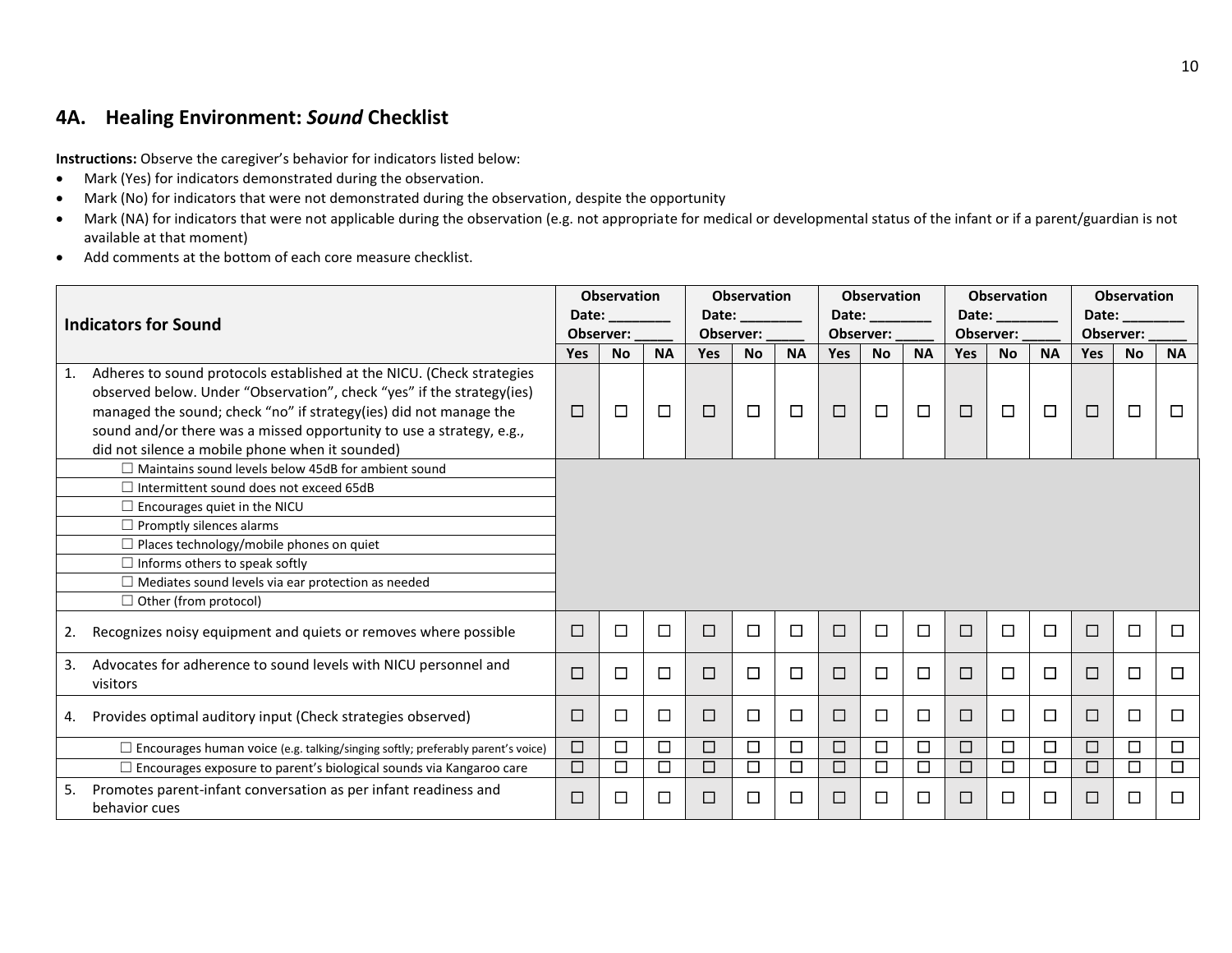|    | Indicators for Sound                                                                  |        | <b>Observation</b><br>Date:<br><b>Observer:</b> |           | Date:      | <b>Observation</b><br><b>Observer:</b> |           | Date:  | <b>Observation</b><br>Observer: |           | Date:      | <b>Observation</b><br>Observer: |           | Date:  | <b>Observation</b><br>Observer: |           |
|----|---------------------------------------------------------------------------------------|--------|-------------------------------------------------|-----------|------------|----------------------------------------|-----------|--------|---------------------------------|-----------|------------|---------------------------------|-----------|--------|---------------------------------|-----------|
|    |                                                                                       |        | <b>No</b>                                       | <b>NA</b> | <b>Yes</b> | <b>No</b>                              | <b>NA</b> | Yes    | <b>No</b>                       | <b>NA</b> | <b>Yes</b> | <b>No</b>                       | <b>NA</b> | Yes    | <b>No</b>                       | <b>NA</b> |
| 6. | Uses "approach behaviors" (calm, quiet voice to begin and throughout<br>interactions) | $\Box$ |                                                 |           |            |                                        |           | $\Box$ |                                 |           |            |                                 |           |        |                                 | □         |
|    | Educates/involves parents/guardians in providing optimal auditory<br>input            | $\Box$ |                                                 |           |            |                                        |           | $\Box$ |                                 |           |            |                                 |           | $\Box$ |                                 | □         |
| 8. | Educates/involves parents/guardians in managing noise in the NICU                     | $\Box$ |                                                 |           |            |                                        |           | $\Box$ |                                 |           |            |                                 |           | $\Box$ |                                 | □         |
|    | Comments:                                                                             |        |                                                 |           |            |                                        |           |        |                                 |           |            |                                 |           |        |                                 |           |

## **4B. Healing Environment:** *Lighting* **Checklist**

|                                                                                                                          |            | <b>Observation</b> |           |            | <b>Observation</b> |           | Date:  | <b>Observation</b> |           | Date:      | <b>Observation</b> |           |        | <b>Observation</b> |           |
|--------------------------------------------------------------------------------------------------------------------------|------------|--------------------|-----------|------------|--------------------|-----------|--------|--------------------|-----------|------------|--------------------|-----------|--------|--------------------|-----------|
| <b>Indicators for Lighting</b>                                                                                           | Date:      | Observer:          |           |            | Date:<br>Observer: |           |        | Observer:          |           |            | Observer:          |           | Date:  | Observer:          |           |
|                                                                                                                          | <b>Yes</b> | <b>No</b>          | <b>NA</b> | <b>Yes</b> | <b>No</b>          | <b>NA</b> | Yes    | No                 | <b>NA</b> | <b>Yes</b> | <b>No</b>          | <b>NA</b> | Yes    | <b>No</b>          | <b>NA</b> |
| Maintains a dimly lit NICU during day and darker at night<br>1.                                                          | $\Box$     |                    | $\Box$    | $\Box$     |                    | $\Box$    | $\Box$ | $\Box$             | $\Box$    |            | $\Box$             |           | $\Box$ | ⊏                  | $\Box$    |
| Maintains ambient light levels ranging between 10 and 600 lux/lumens,<br>2.<br>with 20 lux/lumens for evenings and night | $\Box$     |                    | $\Box$    | $\Box$     |                    | $\Box$    | $\Box$ | $\Box$             | $\Box$    |            | $\Box$             |           | ⊐      | ⊏                  | П         |
| Protects infant's eyes with eye shield when bright light is needed for<br>3.<br>procedures                               | $\Box$     |                    | $\Box$    |            |                    | $\Box$    | $\Box$ | $\Box$             | П         |            | $\Box$             |           | $\Box$ | $\Box$             | П         |
| Covers eyes and genitals when infant is under bili-lights<br>4.                                                          | $\Box$     |                    | $\Box$    | $\Box$     |                    | $\Box$    | □      | $\Box$             | $\Box$    |            | $\Box$             |           | $\Box$ | ⊏                  | $\Box$    |
| Implements other lighting strategies according to NICU protocol (e.g.,<br>5.<br>cyclical lighting)                       | $\Box$     |                    | $\Box$    | $\Box$     | $\Box$             | $\Box$    | $\Box$ | $\Box$             | П         | $\Box$     | $\Box$             | П         | $\Box$ | □                  | $\Box$    |
| Educates/involves parents/guardians in managing lighting<br>6.                                                           | $\Box$     |                    | $\Box$    | $\Box$     |                    | $\Box$    | $\Box$ | $\Box$             | $\Box$    | $\Box$     | □                  |           | □      | □                  | $\Box$    |
| Comments:                                                                                                                |            |                    |           |            |                    |           |        |                    |           |            |                    |           |        |                    |           |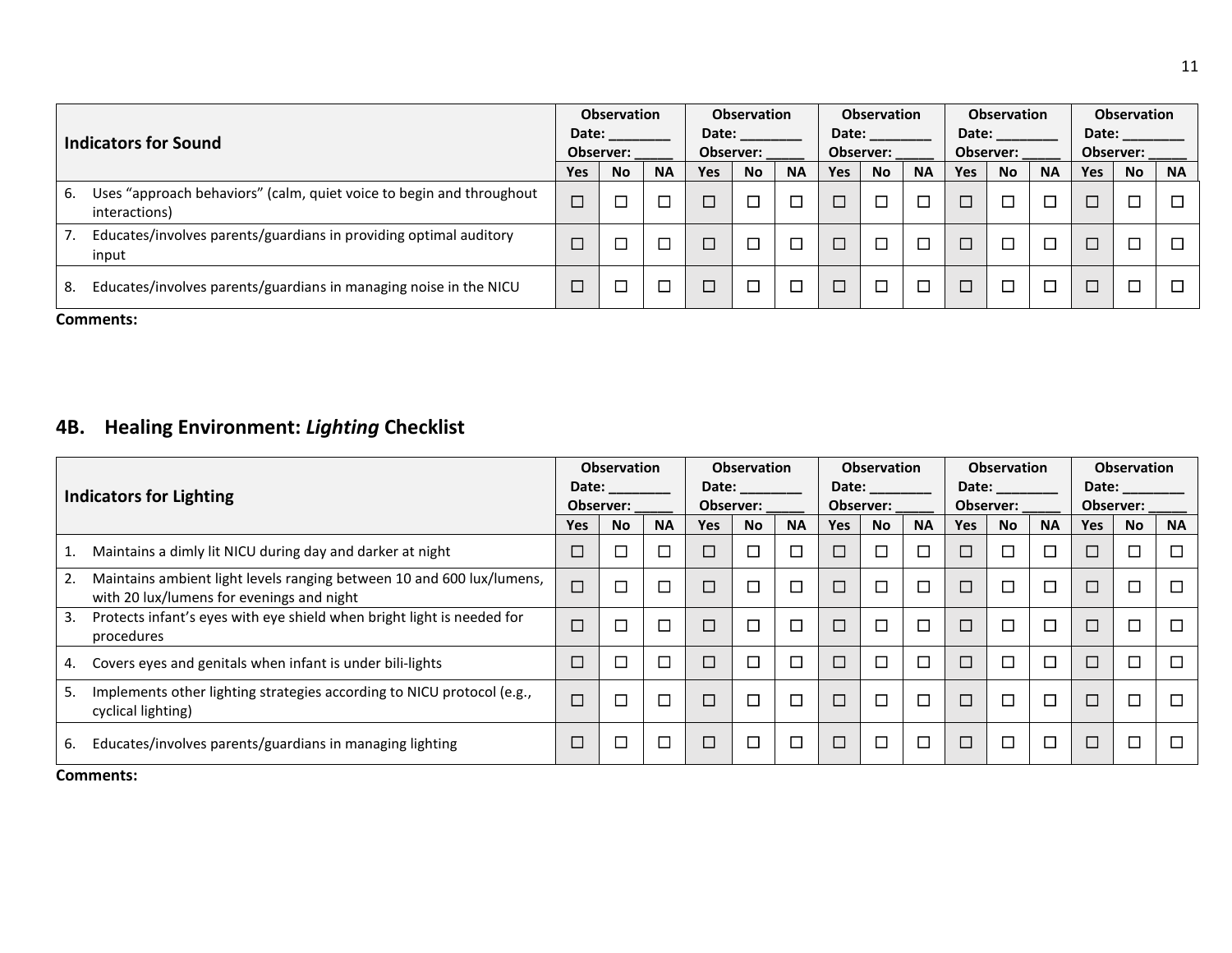### **4C. Healing Environment:** *Olfaction* **Checklist**

| <b>Indicators for Olfaction</b> |                                                                                                                                              | <b>Observation</b><br>Date:<br>Observer: |           |           | <b>Observation</b><br>Date:<br><b>Observer:</b> |           |           | <b>Observation</b><br>Date:<br>Observer: |           |           | <b>Observation</b><br>Date:<br>Observer: |           |           | <b>Observation</b><br>Date:<br><b>Observer:</b> |           |           |
|---------------------------------|----------------------------------------------------------------------------------------------------------------------------------------------|------------------------------------------|-----------|-----------|-------------------------------------------------|-----------|-----------|------------------------------------------|-----------|-----------|------------------------------------------|-----------|-----------|-------------------------------------------------|-----------|-----------|
|                                 |                                                                                                                                              | Yes                                      | <b>No</b> | <b>NA</b> | Yes                                             | <b>No</b> | <b>NA</b> | <b>Yes</b>                               | <b>No</b> | <b>NA</b> | <b>Yes</b>                               | <b>No</b> | <b>NA</b> | <b>Yes</b>                                      | <b>No</b> | <b>NA</b> |
|                                 | Eliminates (or reduces) strong and/or noxious odors in and around the<br>infants' microenvironment (e.g., alcohol, perfume, cigarette smoke) | $\Box$                                   |           |           |                                                 |           |           |                                          | $\Box$    |           |                                          |           |           |                                                 |           |           |
| 2.                              | Exposes infants to mother's scent when possible (proximity to breast,<br>breast pad, or soft cloth)                                          | □                                        |           |           |                                                 |           |           | $\Box$                                   | ⊏         |           |                                          |           |           | $\Box$                                          |           |           |
|                                 | Educates/involves parents/guardians in managing odors/scents                                                                                 | ⊏                                        |           |           |                                                 |           |           |                                          | $\Box$    |           |                                          |           |           | $\Box$                                          |           |           |

**Comments:**

### **4D. Healing Environment:** *Thermal Stability* **Checklist**

| <b>Indicators for Thermal Stability</b> |                                                                                                                     | <b>Observation</b><br>Date: |           |           | <b>Observation</b><br>Date: |           |           | <b>Observation</b><br>Date: |           |           | Observation<br>Date: |           |           | <b>Observation</b><br>Date: |           |           |
|-----------------------------------------|---------------------------------------------------------------------------------------------------------------------|-----------------------------|-----------|-----------|-----------------------------|-----------|-----------|-----------------------------|-----------|-----------|----------------------|-----------|-----------|-----------------------------|-----------|-----------|
|                                         |                                                                                                                     | Observer:                   |           |           | Observer:                   |           |           | Observer:                   |           |           | Observer:            |           |           | Observer:                   |           |           |
|                                         |                                                                                                                     | Yes                         | <b>No</b> | <b>NA</b> | <b>Yes</b>                  | <b>No</b> | <b>NA</b> | Yes                         | <b>No</b> | <b>NA</b> | <b>Yes</b>           | <b>No</b> | <b>NA</b> | <b>Yes</b>                  | <b>No</b> | <b>NA</b> |
| 1.                                      | Monitors temperature as part of routine care                                                                        | □                           |           | Ξ         |                             |           |           |                             | $\Box$    | $\Box$    | С                    | Г         |           | □                           |           |           |
| 2.                                      | When assessing cause of infant stress, considers infants skin<br>temperature (as a possible cause of infant stress? | $\Box$                      |           |           |                             |           |           |                             | $\Box$    | $\Box$    | L                    | П         |           | $\Box$                      |           |           |
| 3.                                      | Swaddles baby when out of cot (e.g., shifting to another warmer,<br>bathing, weighing, and preparing for discharge) | $\Box$                      | ⊏         |           |                             |           |           |                             | $\Box$    | $\Box$    | L                    |           |           | $\Box$                      |           |           |
| 4.                                      | Provides cap/hat during skin-to-skin, out of radiant warmer/incubator<br>or when working on thermo-regulation       | $\Box$                      | Г         |           |                             |           |           |                             | $\Box$    | $\Box$    | С                    | П         |           | $\Box$                      |           |           |
| 5.                                      | Educates/involves parents/guardians on the importance and need for<br>thermal stability                             | $\Box$                      | Г         |           |                             |           |           |                             | $\Box$    |           | Е                    |           |           | П                           |           |           |